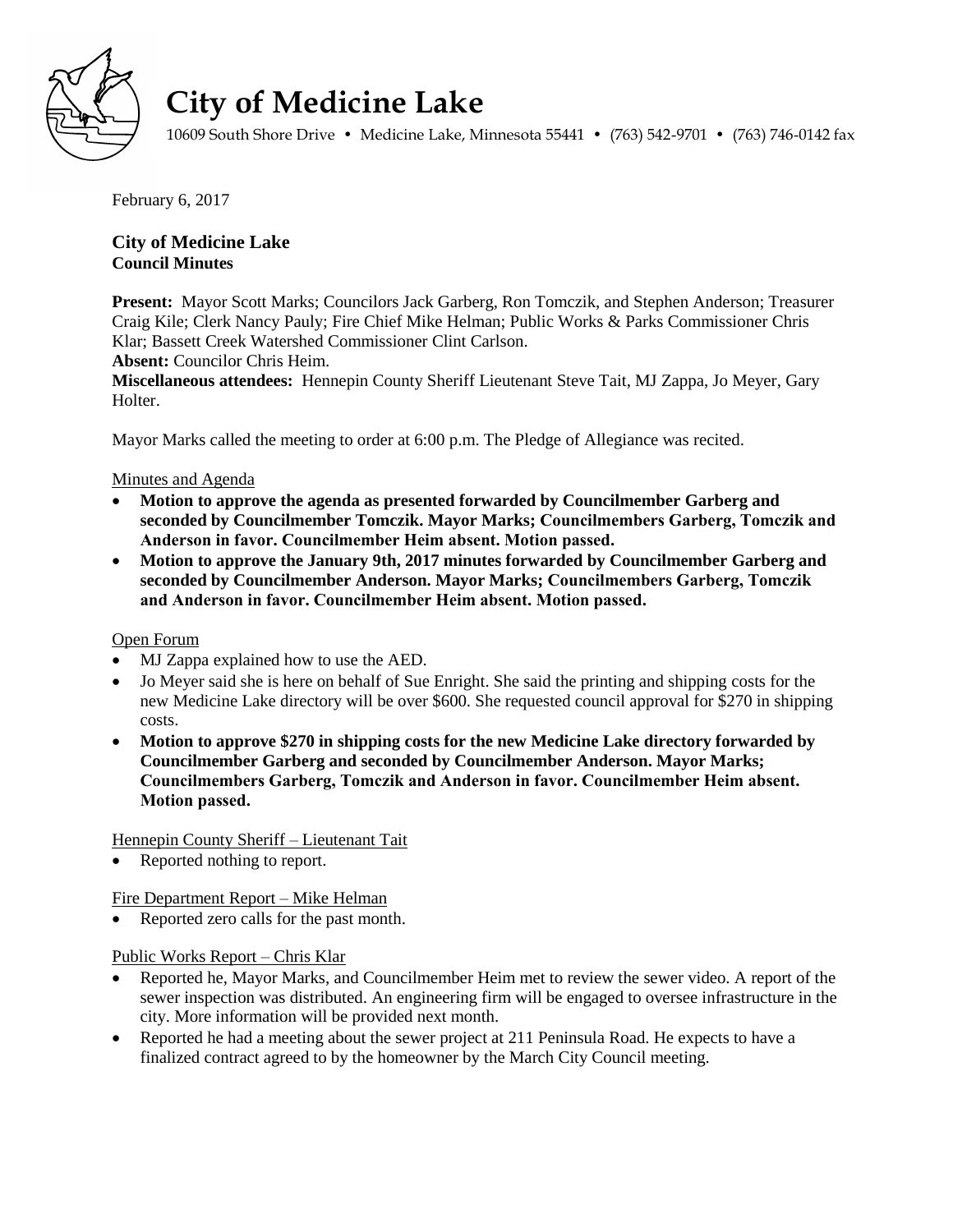Parks Report – Chris Klar

Reported the parks are closed. Inspections and maintenance will start in March.

# Bassett Creek Watershed Management Commission Report – Clint Carlson

- Reported that he, Susan Wiese, Gary Holter, and Chris Klar attended the TAC meeting. Ms. Wiese did most of the presentation on the water retention plan at Jevne Park. The preliminary proposal is available online at the BCWMC web site. BCWMC was very receptive of the proposal.
- Mr. Holter said BCWMC will be focusing on water quality. They will be responsible for invasive species and spraying the lake for weeds.

# Treasurer's Report-Craig Kile

- Receipts in reporting period: \$10,993
- Receipts year to date: \$10,993
- Disbursements in reporting period: \$26,163
- Disbursements year to date: \$36,368
- **Motion to approve the summary spending, receipts and cash balances through February 5, 2017 forwarded by Councilmember Garberg and seconded by Councilmember Anderson. Mayor Marks; Councilmembers Garberg, Tomczik and Anderson in favor. Councilmember Heim absent. Motion passed.**

## Officer Reports:

Councilmember Garberg

Reported nothing to report.

# Councilmember Tomczik

- Reported he'll send in the Residential Recycling Grant Agreement.
- Reported there will not be a cost of living increase from Randy's Sanitation.

# Councilmember Heim

Most of his report was covered by Chris Klar.

# Councilmember Anderson

Reported he met with Connie Shaffer on the rental licenses. Three are outstanding.

# Mayor Marks

- Reported he has the private utility agreement for 211 Peninsula Road. Mr. Klar said a new agreement will be forthcoming.
- Reported he submitted the Q4 Sewer Availability Charge (SAC) report for 10715 South Shore Drive.
- Reported he will ask residents to ask folks on the lake to pick up their garbage.

# Unfinished Business

None.

# New Business

- Mayor Marks reported that when he was added as a signatory to the city's checking account, the banker required a designation of a responsible party for the account.
- **Motion to appoint Craig Kile as responsible party for our Wells Fargo bank account forwarded by Councilmember Anderson and seconded by Councilmember Garberg. Motion passed with all in favor. Mayor Marks; Councilmembers Garberg, Tomczik and Anderson in favor. Councilmember Heim absent. Motion passed.**